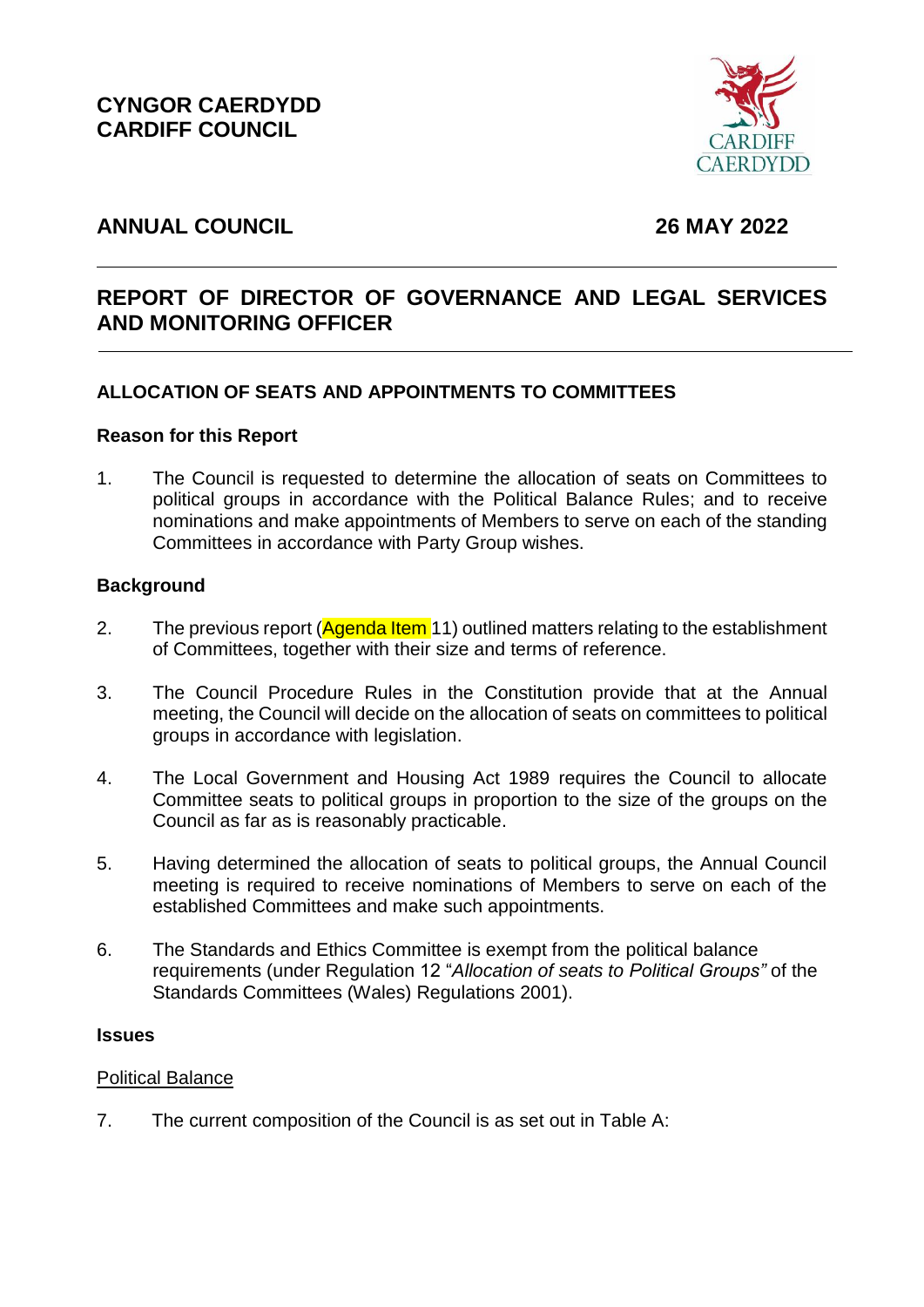# **TABLE A -** Composition of the Council as of 5th May 2022**:**

| <b>Political Groups</b>        | <b>Number of</b><br><b>Councillors</b> | <b>Political Balance</b> |
|--------------------------------|----------------------------------------|--------------------------|
| Labour                         | 55                                     | 69.62%                   |
| Conservative                   | 11                                     | 13.92%                   |
| <b>Liberal Democrat</b>        | 10                                     | 12.66%                   |
| <b>Plaid Cymru/Green Party</b> | 2                                      | 3.47%                    |
| Non-Grouped (Propel)           |                                        | 1.27%                    |
| Total                          | 79                                     | 100.00%                  |

## Allocation of Seats

- 8. The total number of seats on the Committees recommended under Agenda item 11, which are subject to the political balance requirements is 144, as detailed in **Appendix A**. Based on the current composition of the Council (shown in Table A), the proportional allocation of seats on those Committees is as set out in Table B:
	- **TABLE B –** Allocation of Seats in accordance with Political Balance

| <b>Political Groups</b>   |        | Number of |
|---------------------------|--------|-----------|
|                           |        | Committee |
|                           |        | seats     |
| Labour                    |        | 100       |
| Conservative              |        | 20        |
| <b>Liberal Democrats</b>  |        | 18        |
| Plaid Cymru / Green Party |        | 4         |
| Non-Grouped (Propel)      |        | 2         |
|                           | Totals | 144       |

# Nominations and Appointments to Committees

- 9. Based on the Committee structure and size set out in the previous report (Agenda Item 11), the total number of seats to be filled is 144.
- 10. It is normal practice for the Groups to make known their nominations at the Annual Council meeting, but where this is not achieved the Director of Governance and Legal Services and Monitoring Officer may exercise her delegated authority (reference LD17) to make appointments to fill committee seats in accordance with the wishes of the political groups and then report the appointments and any subsequent changes to the next Council meeting for information. Alternatively, appointments may be made at the next meeting of Full Council.
- 11. It is the duty of the Council to make appointments as soon as practicable on or after the annual meeting, and to give effect to the stated wishes of party groups regarding who is to be appointed to the seats allocated to each particular group.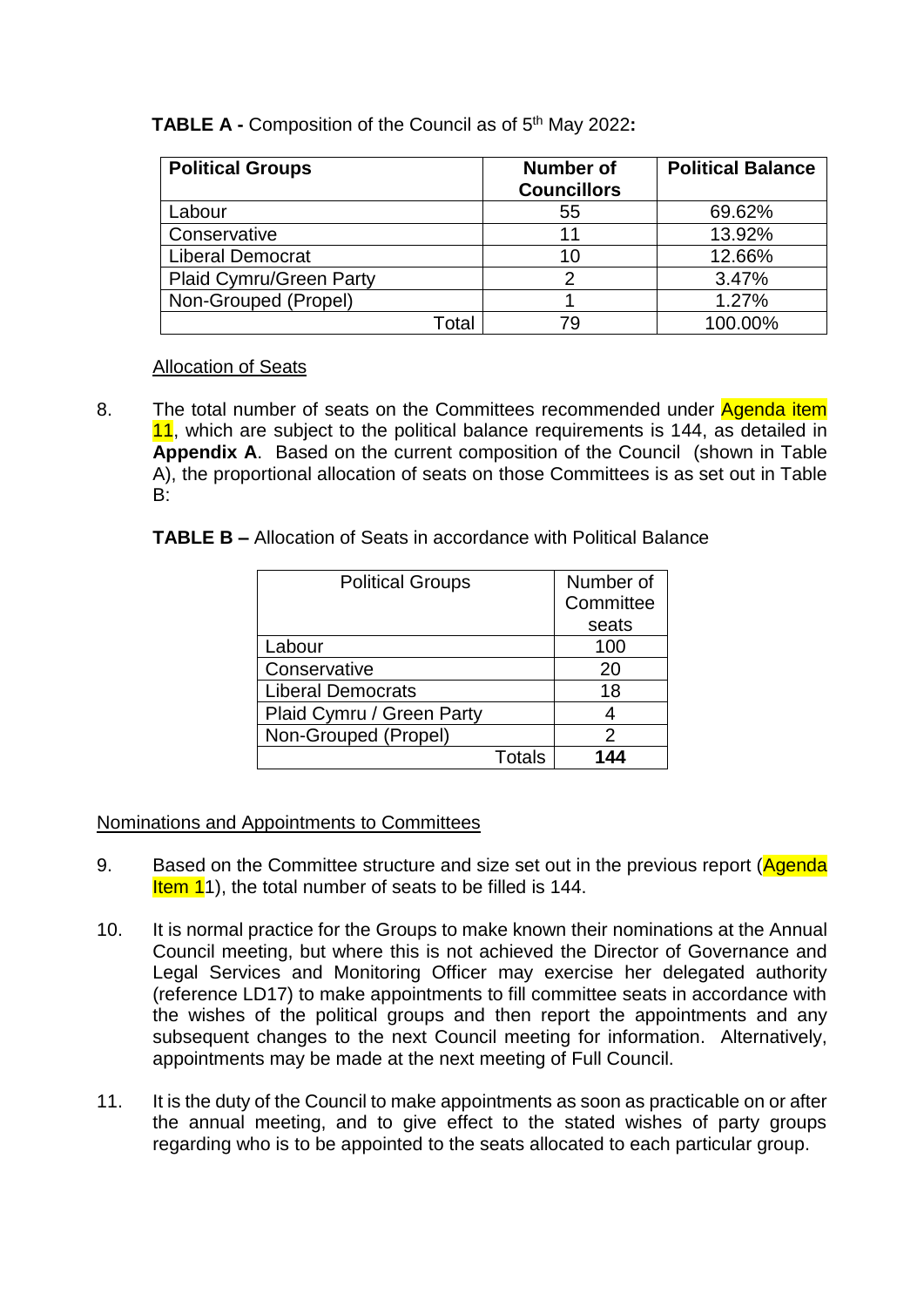# **Legal Implications**

#### Political balance

- 12. Sections 15 to 17 of the Local Government and Housing Act 1989 ("the 1989 Act") and the Local Government (Committees and Political Groups) Regulations 1990 ("the 1990 Regulations") lay down requirements designed to ensure that there is political balance on Committees. The rules apply to all ordinary committees, advisory committees, scrutiny committees, the Democratic Services Committee, Governance and Audit Committee and joint committees where the Council appoints three or more seats. The rules do not apply to the Standards and Ethics Committee or the Licensing Committee. However, by custom and practice, the Council has elected to apply the political proportionality rules to the Licensing Committee; and has appointed one Member from each of the three largest political groups to the Standards and Ethics Committee to ensure political balance
- 13. At its Annual Meeting, the Council is required to review the political make up of its Committees, and determine the allocation of seats to political groups in accordance with the principles set out in Section 15 of 1989 Act, those principles being:
	- (a) not all seats on a Committee should be allocated to the same political group;
	- (b) the majority group on the Council should form the majority on the Committee;
	- (c) subject to (a) and (b), that the proportion of seats allocated to each political group on the total of all Committees should be the same as the proportion of Council Members who belong to that group; and
	- (d) subject to (a)–(c), that the proportion of seats allocated to each political group on each Committee should be the same as the proportion of Council Members who belong to that group.
- 14. The 1990 Regulations (Regulation 8) say that a political group may be constituted by two or more Members who give notice of their wish to be treated as a political group. Where not all Members of an authority belong to a political group, then any seats remaining unallocated after the proportional allocation of seats to the political groups, are allocated to those Members not belonging to a political group (Regulation 16 of the Local Government (Committees and Political Groups) Regulations 1990, 'the 1990 Regulations').
- 15. Where a local authority has determined the allocation of seats on a Committee to the political groups, it is under a duty to give effect to the wishes of those groups with regard to the identities of the persons who are to represent that group on the Committee (pursuant to Section 16 of the 1989 Act). Regulation 14 of the Local Government (Committees and Political Groups) Regulations 1990 ('the 1990 Regulations') requires political groups to be notified of their allocation on a committee in order that they may nominate individuals to serve on that committee. Regulation 15 contains a residual power for the Council to make appointments if the political groups fail to do so. However, apart from this provision, the Council has no discretion in the matter - its function is simply to make appointments, which give effect to the wishes of the political groups.
- 16. The wishes of a political group are to be taken as those expressed to the Proper Officer (a) orally or in writing by the leader or representative of the group; or (b) in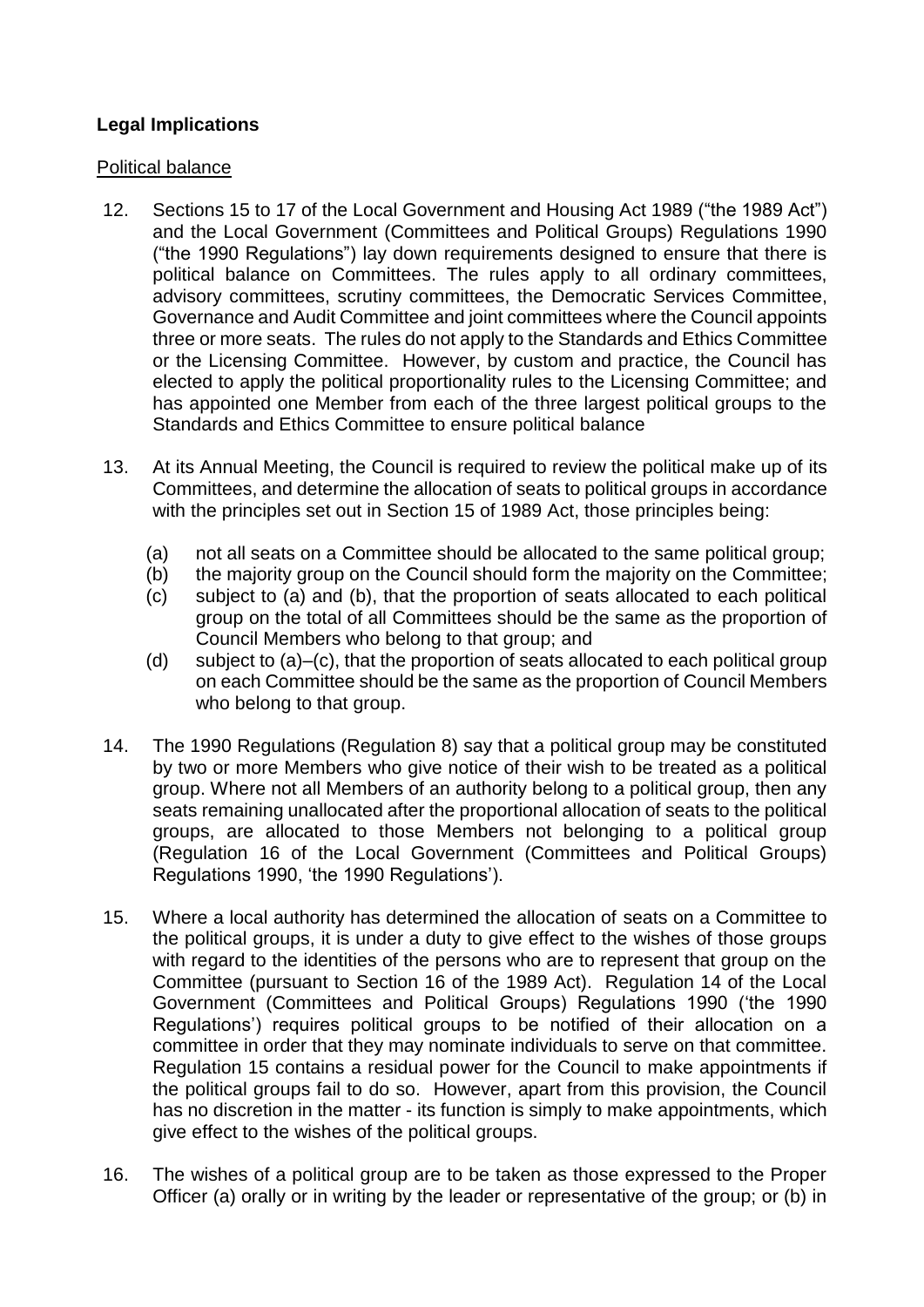a written statement signed by a majority of the members of the group. In the event that different wishes of a political group are notified, the wishes notified in accordance with point (b) shall prevail (Regulation 13).

17. The Annual Council meeting is required to 'receive nominations of members to serve on each of the standing committees and make such appointments' (Council Meeting Procedure Rules, Rule 2(b)(xiii). Under its approved Scheme of Delegations (Section 4E, delegation reference LD17), Council has also delegated authority to the Monitoring Officer 'To appoint councillors or non-councillor members to committee seats allocated to political groups or nominating bodies (or to make changes, fill vacancies or give effect to temporary membership changes – "substitutions") in accordance with the wishes of political groups or member nominating body.' This report recommends that Council makes appointments to its committees in accordance with the groups' nominations submitted to this Council meeting; and instructs the Monitoring Officer to make appointments to any remaining vacancies in accordance with the wishes of the relevant political groups, and to report all appointments made to the next Council meeting.

#### Standards and Ethics Committee

- 18. Standards Committees in Wales must consist of not less than five and not more than nine members, and independent members must comprise at least half of all members. The Committee must include at least one 'Community Committee member' (i.e. a member of a community council within the authority's area) as the Standards Committee discharges functions in relation to Community Councils. Regulations specifically prohibit anyone other than a member of the Council, an independent member or a 'Community Committee' Member from being a member of the Committee. The Leader is prohibited from being a member of the Standards Committee, and no more than one member of the Cabinet may be a member of the Committee. The political balance requirements of the 1989 Act do not apply.
- 19. The Council's Constitution (Article 9) provides that the Standards & Ethics Committee will be composed of 9 members comprising 5 'independent' members, 3 Cardiff County Councillors and 1 Community Councillor.
- 20. The terms of office of the five independent members have not expired and so no further appointments of independent members are presently required.
- 21. The term of office of the Community Council member of the Committee expired on 5<sup>th</sup> May 2022, the date of the local government elections. Before making a new appointment to fill the vacancy, the Council is required to consult with the community councils in Cardiff and One Voice Wales, the organisation representing community councils in Wales. Consultation has been initiated and a recommended appointment will be reported to Council for approval in due course.
- 22. The term of office for a Councillor sitting on the Standards Committee can be no longer than the period until the next ordinary Local Government Elections; but a Councillor may be re-appointed for one further consecutive term.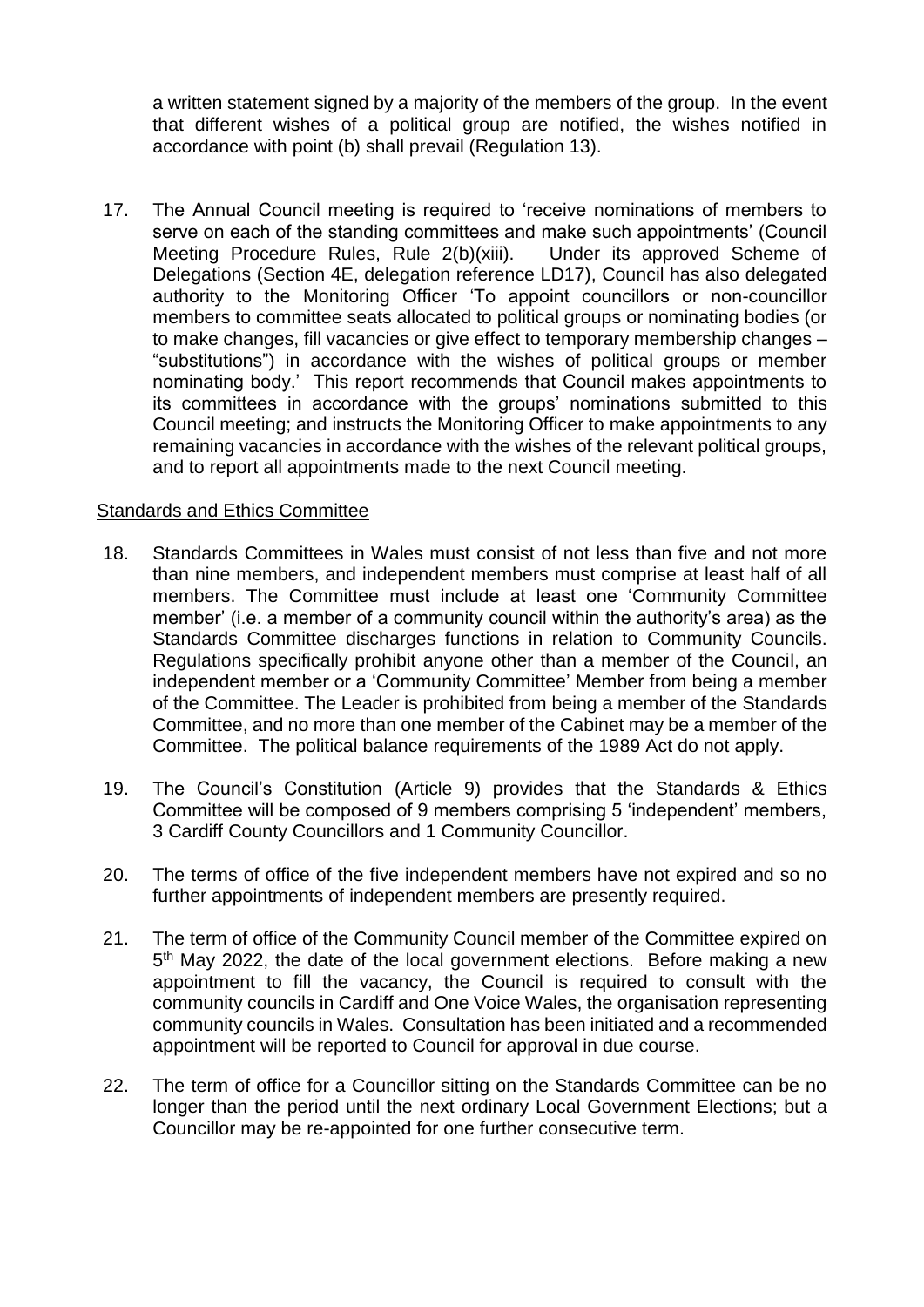#### Democratic Services Committee

23. The Local Government (Wales) Measure 2011 (section 12) states that the Democratic Services Committee cannot include more than one member of the Cabinet, who must not be the Leader.

## Governance and Audit Committee

- 24. The Local Government (Wales) Measure 2011 (section 82), as amended by the Local Government and Elections (Wales) Act 2021, requires that one third of the Committee members must be lay members. The current and recommended composition of the Audit Committee includes four non - councillor 'Independent Members' seats and 8 Councillors. This proportion of Independent Members is one third of the Committee members, which complies with the new legislative requirements.
- 25. The Committee can include no more than one Cabinet member, who may not be the Leader. The Governance and Audit Committee is subject to the political balance rules. Statutory Guidance recommends that all Members of the Committee should display independence of thinking and unbiased attitudes, and must recognise and understand the value of the audit function.

## Planning Committee

26. The Size and Composition of Local Planning Authority Committees (Wales) Regulations 2017 (made under s.39 of the Planning Wales Act 2015), provide that where wards have more than one elected Member, only one Member may sit on the planning committee (but this rule is not applicable to authorities comprised solely of multiple Member wards). This allows other ward Members to perform the representative role for local community interests. This statutory requirement is reflected in the Planning Committee Procedure Rules, Rule 1.1A. In submitting nominations for the Planning Committee, political groups will need to comply with this rule.

# **Financial Implications**

27. There are no direct financial implications arising from this report. Remuneration payments are to be made in accordance with the rates applicable through the Members' Schedule of Remuneration, and contained within the allocated budget.

# **RECOMMENDATIONS**

The Council is recommended to:

- a. approve the allocation of seats on Committees for the municipal year 2022/23 as set out in **Appendix A**;
- b. receive nominations from Party Groups in respect of the seats allocated to each Group.